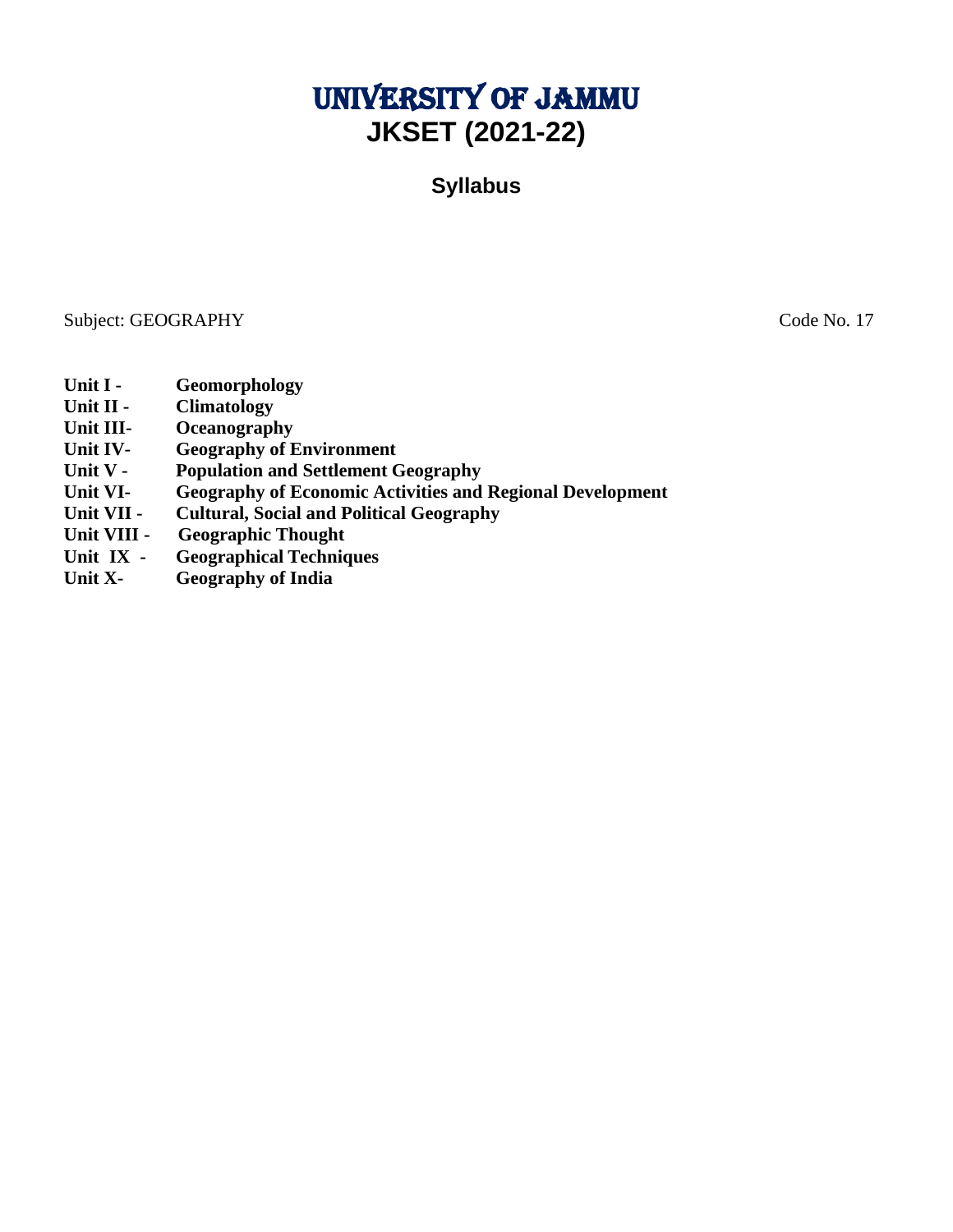## **UNIT-I**

## **Geomorphology**

Continental Drift, Plate Tectonics, Endogenetic and Exogenetic forces. Denudation and Weathering, Geomorphic Cycle (Davis and Penck), Theories and Process of Slope Development, Earth Movements (seismicity, folding, faulting and vulcanicity), Landform Occurrence and Causes of Geomorphic Hazards (earthquakes, volcanoes, landslides and avalanches)

# **UNIT –II**

## **Climatology**

Composition and Structure of Atmosphere; Insolation, Heat Budget of Earth, Temperature, Pressure and Winds, Atmospheric Circulation (air-masses, fronts and upper air circulation, cyclones and anticyclones (tropical and temperate), Climatic Classification of Koppen & Thornthwaite, ENSO Events (El Nino, La Nina and Southern Oscillations), Meteorological Hazards and Disasters (Cyclones, Thunderstorms, Tornadoes, Hailstorms, Heat and Cold waves Drought and Cloudburst , Glacial Lake Outburst (GLOF), Climate Change: Evidences and Causes of Climatic Change in the past, Human impact on Global Climate.

# **UNIT-III**

## **Oceanography**

Relief of Oceans, Composition: Temperature, Density and Salinity, Circulation: Warm and Cold Currents, Waves, Tides, Sea Level Changes, Hazards: Tsunami and Cyclone

# **UNIT –IV**

## **Geography of Environment**

Components: Ecosystem (Geographic Classification) and Human Ecology, Functions: Trophic Levels, Energy Flows, Cycles (geo-chemical, carbon, nitrogen and oxygen), Food Chain, Food Web and Ecological Pyramid, Human Interaction and Impacts, Environmental Ethics and Deep Ecology, Environmental Hazards and Disasters (Global Warming, Urban Heat Island, Atmospheric Pollution, Water Pollution, Land Degradation), National Programmes and Policies: Legal Framework, Environmental Policy, International Treaties, International Programmes and Polices (Brundtland Commission, Kyoto Protocol, Agenda 21, Sustainable Development Goals, Paris Agreement)

## **UNIT –V**

## **Population and Settlement Geography**

## **Population Geography**

Sources of population data (census, sample surveys and vital statistics, data reliability and errors). World Population Distribution (measures, patterns and determinants), World Population Growth (prehistoric to modern period). Demographic Transition, Theories of Population Growth (Malthus, Sadler, and Ricardo). Fertility and Mortality Analysis (indices, determinants and world patterns). Migration (types, causes and consequences and models), Population Composition and Characteristics (age, sex, rural-urban, occupational structure and educational levels), Population Policies in Developed and Developing Countries.

## **Settlement Geography**

Rural Settlements (types, patterns and distribution), Contemporary Problems of Rural Settlements ( ruralurban migration; land use changes; land acquisition and transactions), Theories of Origin of Towns (Gordon Childe, Henri Pirenne, Lewis Mumford), Characteristics and Processes of Urbanization in Developed and Developing Countries (factors of urban growth, trends of urbanisation, size, structure and functions of urban areas). Urban Systems ( the law of the primate city and rank size rule) Central Place Theories (Christaller and Losch), Internal Structure of the City, Models of Urban Land Use (Burgess, Harris and Ullman , and Hoyt), Concepts of Megacities, Global Cities and Edge Cities, Changing Urban Forms (peri-urban areas, rural-urban fringe, suburban , ring and satellite towns), Social Segregation in the City, Urban Social Area Analysis, Manifestation of Poverty in the City (slums, informal sector growth, crime and social exclusion).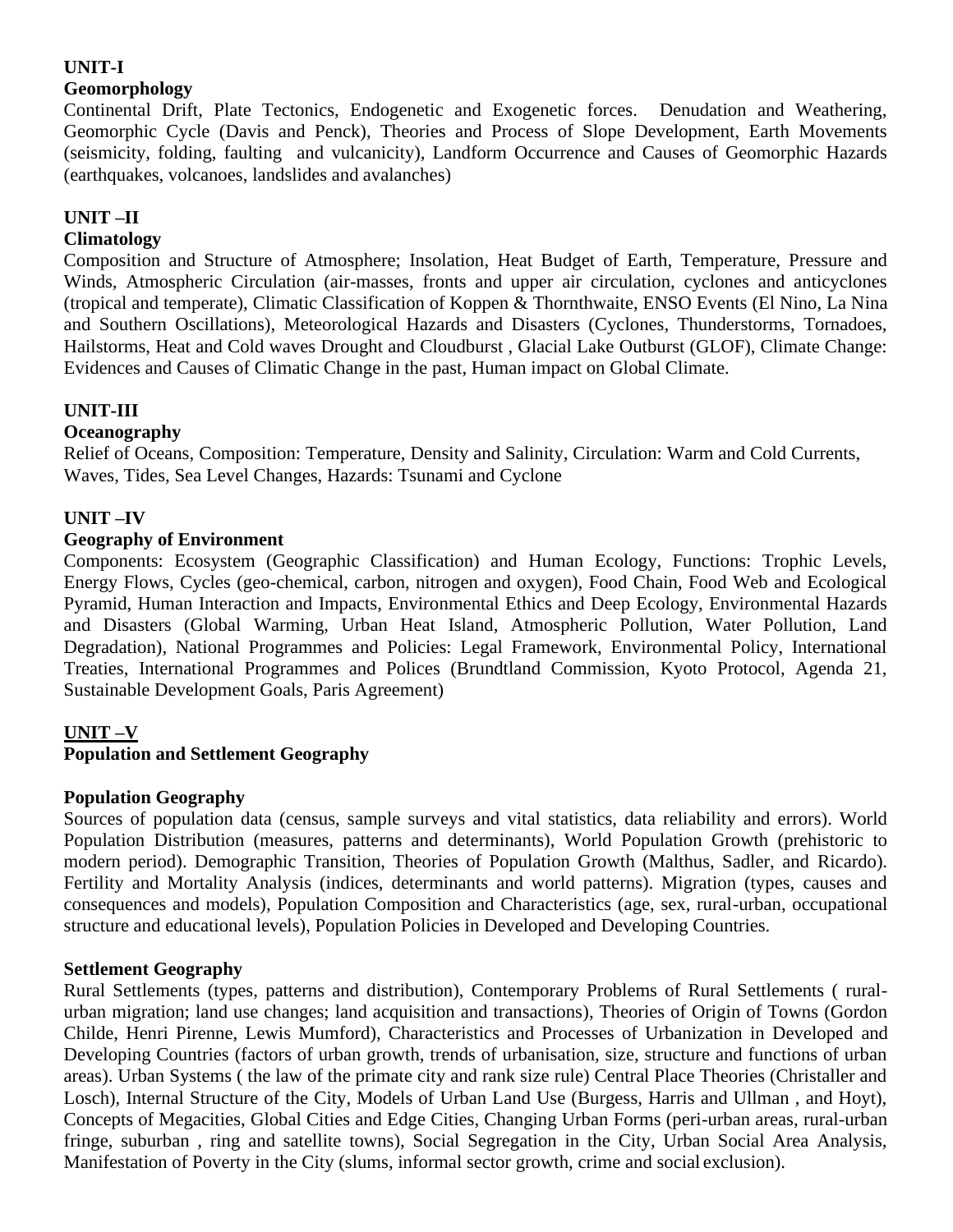## **Unit–VI: Geography of Economic Activities and Regional Development**

### **Economic Geography**

Factors affecting spatial organisation of economic activities (primary, secondary, tertiary and quarternary), Natural Resources (classification, distribution and associated problems), Natural Resources Management. World Energy Crises in Developed and Developing Countries.

#### **Agricultural Geography**

Land capability classification and Land Use Planning, Cropping Pattern: Methods of delineating crop combination regions (Weaver, Doi and Rafiullah), Crop diversification, Von Thunen's Model of Land Use Planning. Measurement and Determinants of Agricultural Productivity, Regional variations in Agricultural Productivity, Agricultural Systems of the World.

#### **Industrial Geography**

Classification of Industries, Factors of Industrial Location; Theories of Industrial Location (A. Weber, E. M. Hoover, August Losch, A. Pred and D. M. Smith). World Industrial Regions, Impact of Globalisation on manufacturing sector in Less Developed Countries, Tourism Industry, World distribution and growth of Information And Communication Technology (ICT) and Knowledge Production (Education and R & D) Industries.

### **Geography of Transport and Trade**

Theories and Models of spatial interaction (Edward Ullman and M. E. Hurst) Measures and Indices of connectivity and accessibility; Spatial Flow Models: Gravity Model and its variants, World Trade Organization, Globalization and Liberalisation and World Trade Patterns. Problems and Prospects of Inter and Intra Regional Cooperation and Trade.

#### **Regional Development**

Typology of Regions, Formal and Fictional Regions, World Regional Disparities, Theories of Regional Development(Albert O. Hirschman, Gunnar Myrdal, John Friedman, Dependency theory of Underdevelopment, Global Economic Blocks, Regional Development and Social Movements in India

#### **Unit – VII: Cultural, Social and Political Geography**

#### **Cultural and Social Geography**

Concept of Culture, Cultural Complexes, Areas and Region, Cultural Heritage, Cultural Ecology. Cultural Convergence, Social Structure and Processes, Social Well-being and Quality of Life, Social Exclusion, Spatial distribution of social groups in India (Tribe, Caste, Religion and Language), Environment and Human Health, Diseases Ecology, Nutritional Status (etiological conditions, classification and spatial and seasonal distributional patterns with special reference to India) Health Care Planning and Policies in India, Medical Tourism in India.

#### **Political Geography**

Boundaries and Frontiers (with special reference to India), Heartland and Rimland Theories. Trends and Developments in Political Geography, Geography of Federalism, Electoral Reforms in India, Determinants of Electoral Behaviour, Geopolitics of Climate Change, Geopolitics of World Resources, Geo-politics of India Ocean, Regional Organisations of Cooperation (SAARC, ASEAN, OPEC, EU). Neopolitics of World Natural Resources.